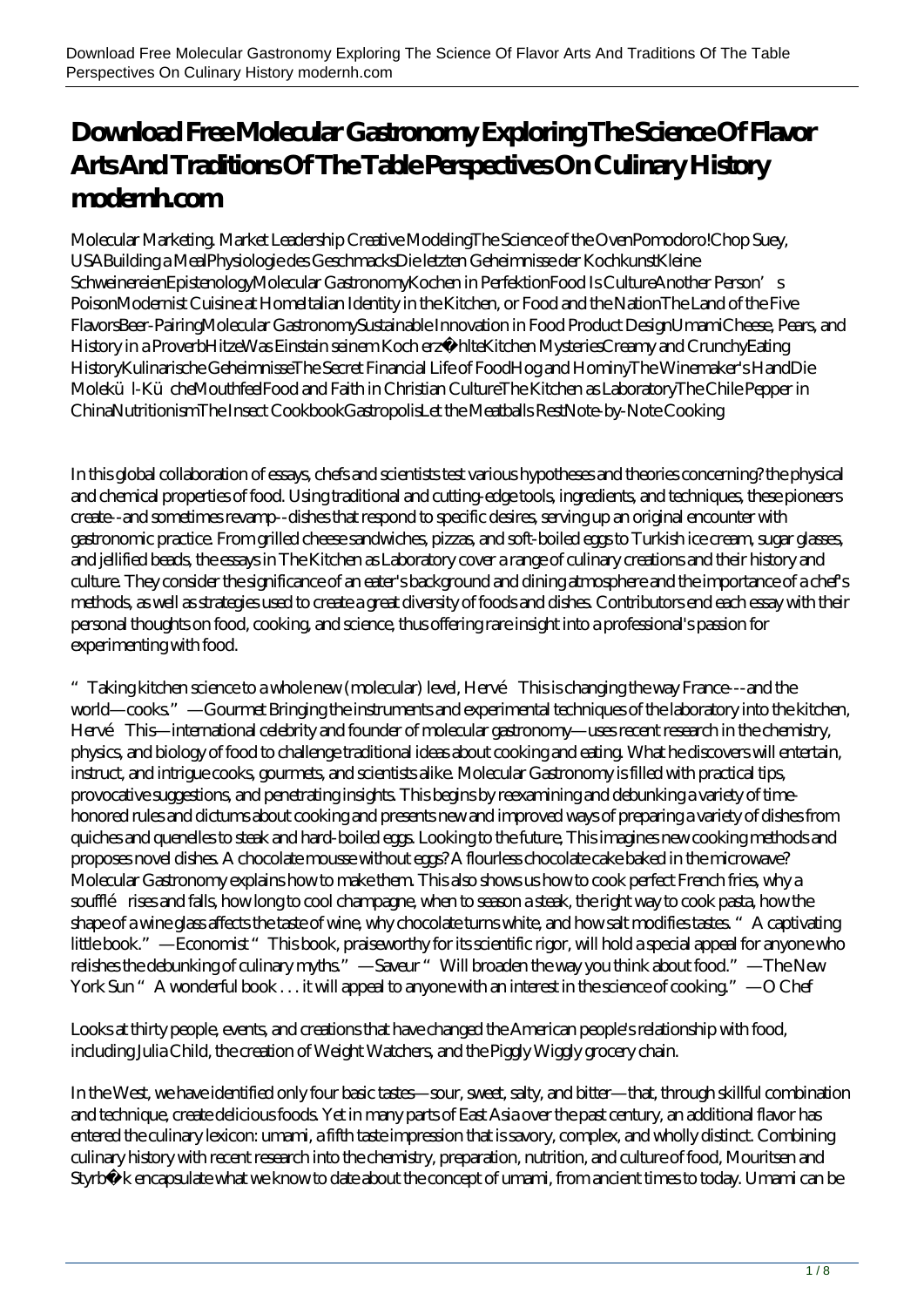found in soup stocks, meat dishes, air-dried ham, shellfish, aged cheeses, mushrooms, and ripe tomatoes, and it can enhance other taste substances to produce a transformative gustatory experience. Researchers have also discovered which substances in foodstuffs bring out umami, a breakthrough that allows any casual cook to prepare delicious and more nutritious meals with less fat, salt, and sugar. The implications of harnessing umami are both sensuous and social, enabling us to become more intimate with the subtleties of human taste while making better food choices for ourselves and our families. This volume, the product of an ongoing collaboration between a chef and a scientist, won the Danish national Mad+Medier-Prisen (Food and Media Award) in the category of academic food communication.

Why is chocolate melting on the tongue such a decadent sensation? Why do we love crunching on bacon? Why is fizzless soda such a disappointment to drink, and why is flat beer so unappealing to the palate? Our sense of taste produces physical and emotional reactions that cannot be explained by chemical components alone. Eating triggers our imagination, draws on our powers of recall, and activates our critical judgment, creating a unique impression in our mouths and our minds. How exactly does this alchemy work, and what are the larger cultural and environmental implications? Collaborating in the laboratory and the kitchen, Ole G. Mouritsen and Klavs Styrbæk investigate the multiple ways in which food texture influences taste. Combining scientific analysis with creative intuition and a sophisticated knowledge of food preparation, they write a one-of-a-kind book for food lovers and food science scholars. By mapping the mechanics of mouthfeel, Mouritsen and Styrbæk advance a greater awareness of its link to our culinary preferences. Gaining insight into the textural properties of raw vegetables, puffed rice, bouillon, or ice cream can help us make healthier and more sustainable food choices. Through mouthfeel, we can recreate the physical feelings of foods we love with other ingredients or learn to latch onto smarter food options. Mastering texture also leads to more adventurous gastronomic experiments in the kitchen, allowing us to reach even greater heights of taste sensation.

## Food technology.

One morning while reading Barron's, Kara Newman took note of a casual bit of advice offered by famed commodities trader Jim Rogers. "Buy breakfast," he told investors, referring to the increasing value of pork belly and frozen orange juice futures. The statement inspired Newman to take a closer look at agricultural commodities, from the iconic pork belly to the obscure peppercorn and nutmeg. The results of her investigation, recorded in this fascinating history, show how contracts listed on the Chicago Mercantile Exchange can read like a menu and how market behavior can dictate global economic and culinary practice. The Secret Financial Life of Food reveals the economic pathways that connect food to consumer, unlocking the mysteries behind culinary trends, grocery pricing, and restaurant dining. Newman travels back to the markets of ancient Rome and medieval Europe, where vendors first distinguished between "spot sales" and "sales for delivery." She retraces the storied spice routes of Asia and recounts the spice craze that prompted Christopher Columbus's journey to North America, linking these developments to modern-day India's bustling peppercorn market. Newman centers her history on the transformation of corn into a ubiquitous commodity and uses oats, wheat, and rye to recast America's westward expansion and the Industrial Revolution. She discusses the effects of such mega-corporations as Starbucks and McDonalds on futures markets and considers burgeoning markets, particularly "super soybeans," which could scramble the landscape of food finance. The ingredients of American power and culture, and the making of the modern world, can be found in the history of food commodities exchange, and Newman connects this unconventional story to the how and why of what we eat.

More than MomÕs apple pie, peanut butter is the all-American food. With its rich, roasted-peanut aroma and flavor; caramel hue; and gooey, consoling texture, peanut butter is an enduring favorite, found in the pantries of at least 75 percent of American kitchens. Americans eat more than a billion pounds a year. According to the Southern Peanut Growers, a trade group, thatÕ s enough to coat the floor of the Grand Canyon (although the association doesnÕ t say to what height). Americans spoon it out of the jar, eat it in sandwiches by itself or with its bread-fellow jelly, and devour it with foods ranging from celery and raisins ( $\dot O$  ants on a log $\acute O$  ) to a grilled sandwich with bacon and bananas (the classic ÒElvisÓ). Peanut butter is used to flavor candy, ice cream, cookies, cereal, and other foods. It is a deeply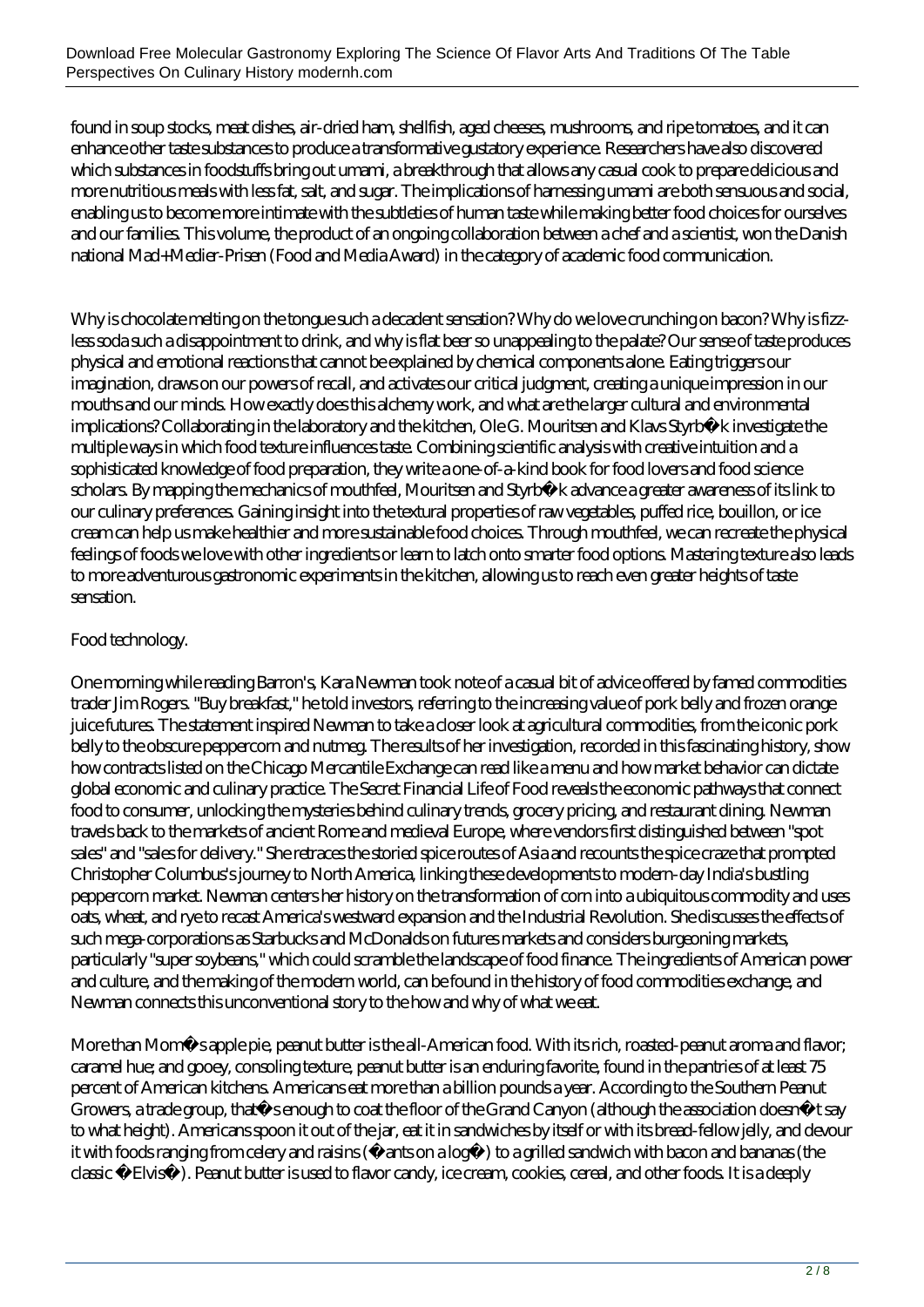ingrained staple of American childhood. Along with cheeseburgers, fried chicken, chocolate chip cookies (and apple pie), peanut butter is a consummate comfort food. In Creamy and Crunchy are the stories of Jif, Skippy, Peter Pan; the plight of black peanut farmers; the resurgence of natural or old-fashioned peanut butter; the reasons why Americans like peanut butter better than (almost) anyone else; the five ways that today O sproduct is different from the original; the role of peanut butter in fighting Third World hunger; and the Salmonella outbreaks of 2007 and 2009, which threatened peanut butterÕs sacred place in the American cupboard. To a surprising extent, the story of peanut butter is the story of twentieth-century America, and Jon Krampner writes its first popular history, rich with anecdotes and facts culled from interviews, research, travels in the peanut-growing regions of the South, personal stories, and recipes.

Unveränderter Nachdruck der Originalausgabe von 1867.

Looks at the science behind everyday cooking with information on molecular gastronomy, the physiology of taste, basic components of meals, the use of tenderizing enzymes and gelatins, and covers the effects of boiling, steaming, braising, roasting, grilling, and microwaving.

"Frankly, I am amazed that no one has already written this book, It is a fascinating topic, and David Gentilcore does it justice, covering five hundred years in scrutinizing detail. There is probably no food so readily associated with Italy than the tomato, and yet its origin is in the Americas." KEN ALBALA, University of the Pacific, author of Beans: A History --

## Translation of: Schlafender Lotos, trunkenes Huhn.

The Definitive Guide to Insects as a Sustainable Food Source In The Insect Cookbook, two entomologists and a chef make the case for insects as a sustainable source of protein for humans and a necessary part of our future diet. They provide consumers and chefs with the essential facts about insects for culinary use, with recipes simple enough to make at home yet boasting the international flair of the world's most chic dishes. "Invite politicians to dinner and let them tell the world how delicious it is. They will proudly go around and say, 'I ate crickets, I ate locusts, and they were delicious.'"—Kofi Annan The Insect Cookbook features delicious recipes and interviews with top chefs, insect farmers, political figures, and nutrition experts, including chef René Redzepi, whose establishment was elected three times as "best restaurant of the world"; Kofi Annan, former secretary-general of the United Nations; and Daniella Martin of Girl Meets Bug. The book contains all you need to know about cooking with insects, where to buy them, which ones are edible, and how to store and prepare them at home and in commercial spaces.

We think we know how to appreciate wine—trained connoisseurs take dainty sips in sterile rooms and provide ratings based on objective knowledge and technical expertise. In Epistenology, Nicola Perullo vigorously challenges this approach, arguing that it is the enjoyment of drinking wine as an active and participatory experience that matters. Perullo argues that wine comes to life not in the abstract space of the professional tasting but in the real world of shared experiences; wines can change in these encounters, and drinkers along with them. Just as a winemaker is not simply a producer but a nurturer, a wine is fully known only through an encounter among a group of drinkers in a specific place and time. Wine is not an object to analyze but an experience to make, creatively opening up new perceptual possibilities for settings, cuisines, and companions. The result of more than twenty years of research and practical engagement, Epistenology presents a new paradigm for the enjoyment of wine and through it a philosophy based on participatory and relational knowledge. This model suggests a profound shift—not knowledge about but with wine. Interweaving philosophical arguments with personal reflections and literary examples, this book is a journey with wine that shows how it makes life more creative and free.

"Opie delves into the history books to find true soul in the food of the South, including its place in the politics of black America."—NPR.org Frederick Douglass Opie deconstructs and compares the foodways of people of African descent throughout the Americas, interprets the health legacies of black culinary traditions, and explains the concept of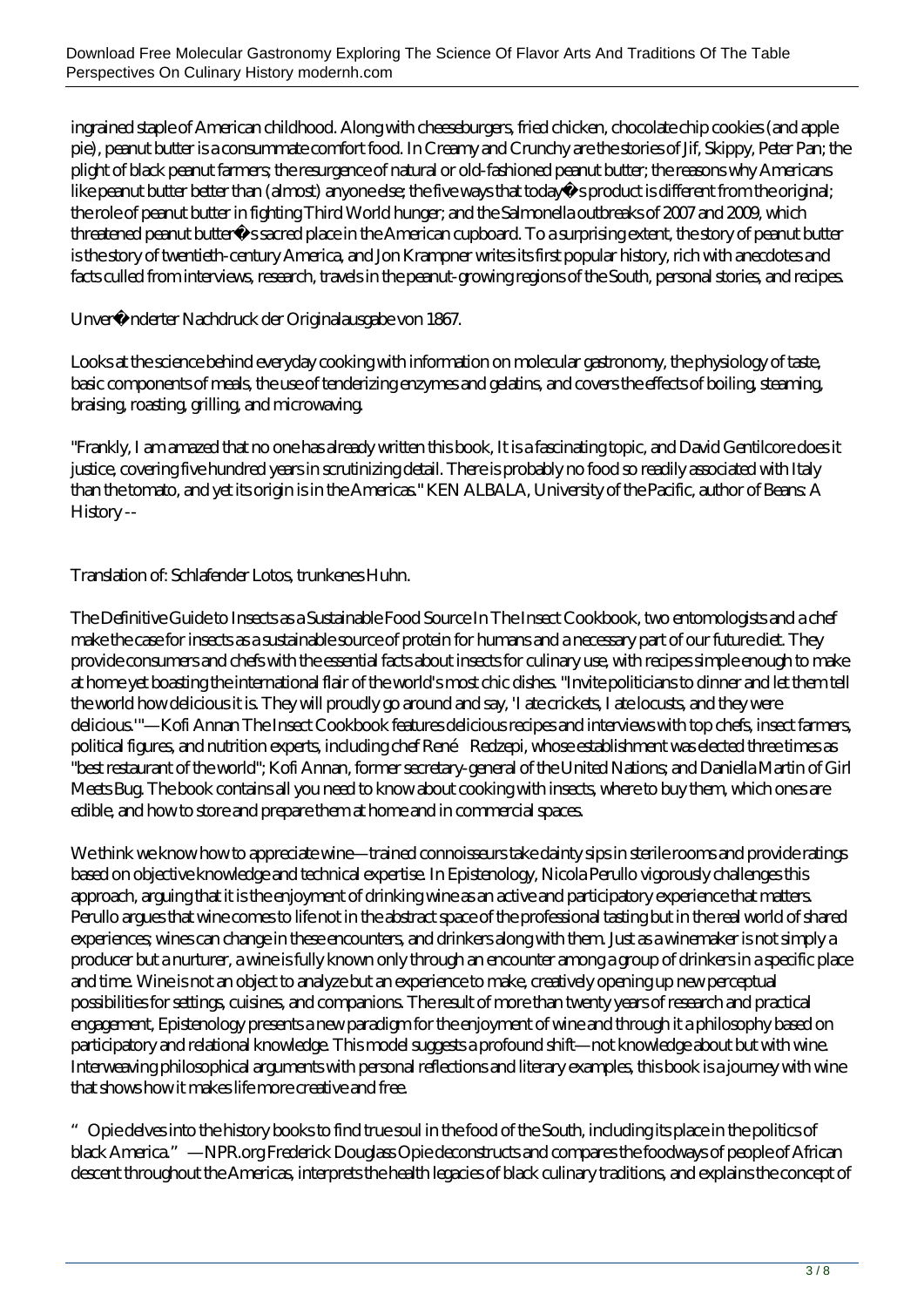soul itself, revealing soul food to be an amalgamation of West and Central African social and cultural influences as well as the adaptations blacks made to the conditions of slavery and freedom in the Americas. Sampling from travel accounts, periodicals, government reports on food and diet, and interviews with more than thirty people born before 1945, Opie reconstructs an interrelated history of Moorish influence on the Iberian Peninsula, the African slave trade, slavery in the Americas, the emergence of Jim Crow, the Great Migration, the Great Depression, and the Civil Rights and Black Power movements. His grassroots approach reveals the global origins of soul food, the forces that shaped its development, and the distinctive cultural collaborations that occurred among Africans, Asians, Europeans, and Americans throughout history. Opie shows how food can be an indicator of social position, a site of community building and cultural identity, and a juncture at which different cultural traditions can develop and impact the collective health of a community. "Opie goes back to the sources and traces soul food's development over the centuries. He shows how Southern slavery, segregation, and the Great Migration to the North's urban areas all left their distinctive marks on today's African American cuisine."—Booklist "An insightful portrait of the social and religious relationship between people of African descent and their cuisine."—FoodReference.com

Chinese cuisine without chile peppers seems unimaginable. Entranced by the fiery taste, diners worldwide have fallen for Chinese cooking. In China, chiles are everywhere, from dried peppers hanging from eaves to Mao's boast that revolution would be impossible without chiles, from the eighteenth-century novel Dream of the Red Chamber to contemporary music videos. Indeed, they are so common that many Chinese assume they are native. Yet there were no chiles anywhere in China prior to the 1570s, when they were introduced from the Americas. Brian R. Dott explores how the nonnative chile went from obscurity to ubiquity in China, influencing not just cuisine but also medicine, language, and cultural identity. He details how its versatility became essential to a variety of regional cuisines and swayed both elite and popular medical and healing practices. Dott tracks the cultural meaning of the chile across a wide swath of literary texts and artworks, revealing how the spread of chiles fundamentally altered the meaning of the term spicy. He emphasizes the intersection between food and gender, tracing the chile as a symbol for both male virility and female passion. Integrating food studies, the history of medicine, and Chinese cultural history, The Chile Pepper in China sheds new light on the piquant cultural impact of a potent plant and raises broader questions regarding notions of authenticity in cuisine.

Modernist Cuisine is an interdisciplinary team in Bellevue, Washington, founded and led by Nathan Myhrvold. The group includes scientists, research and development chefs, and a full editorial team all dedicated to advancing the state of culinary art through the creative application of scientific knowledge and experimental techniques. Change the way you think about food: Modernist Cuisine at Home opens up a new world of culinary possibility and innovation for passionate and curious home cooks. In this vibrantly illustrated 456-page volume you'll learn how to stock a modern kitchen, to master Modernist techniques, and to make hundreds of stunning new recipes, including pressure-cooked caramelized carrot soup, silky smooth mac and cheese, and sous vide, braised short ribs. You'll also learn about the science behind your favorite dishes, what's really happening when you roast a chicken, and why pressure cookers are perfect for making soup.

A renowned chemist and cooking pioneer breaks down the properties and benefits of cooking with molecular gastronomy. 1-Octen-3-ol, which has a scent of wild mushrooms; limonene, a colorless liquid hydrocarbon that has the smell of citrus; sotolon, whose fragrance at high concentrations resembles curry and at low concentrations, maple syrup or sugar; tyrosine, an odorless but flavorful amino acid present in cheese—these and many other substances, some occurring in nature, some synthesized in the laboratory, make it possible to create novel tastes and flavors in the same way that elementary sound waves can be combined to create new sounds. Note-by-note cooking promises to add unadulterated nutritional value to dishes of all kinds, actually improving upon the health benefits of so-called natural foods. Cooking with molecular compounds will be far more energy efficient and environmentally sustainable than traditional techniques of cooking. This new way of thinking about food heralds a phase of culinary evolution on which the long-term survival of a growing human population depends. Hervé This clearly explains the properties of naturally occurring and synthesized compounds, dispels a host of misconceptions about the place of chemistry in cooking, and shows why note-by-note cooking is an obvious—and inevitable—extension of his earlier pioneering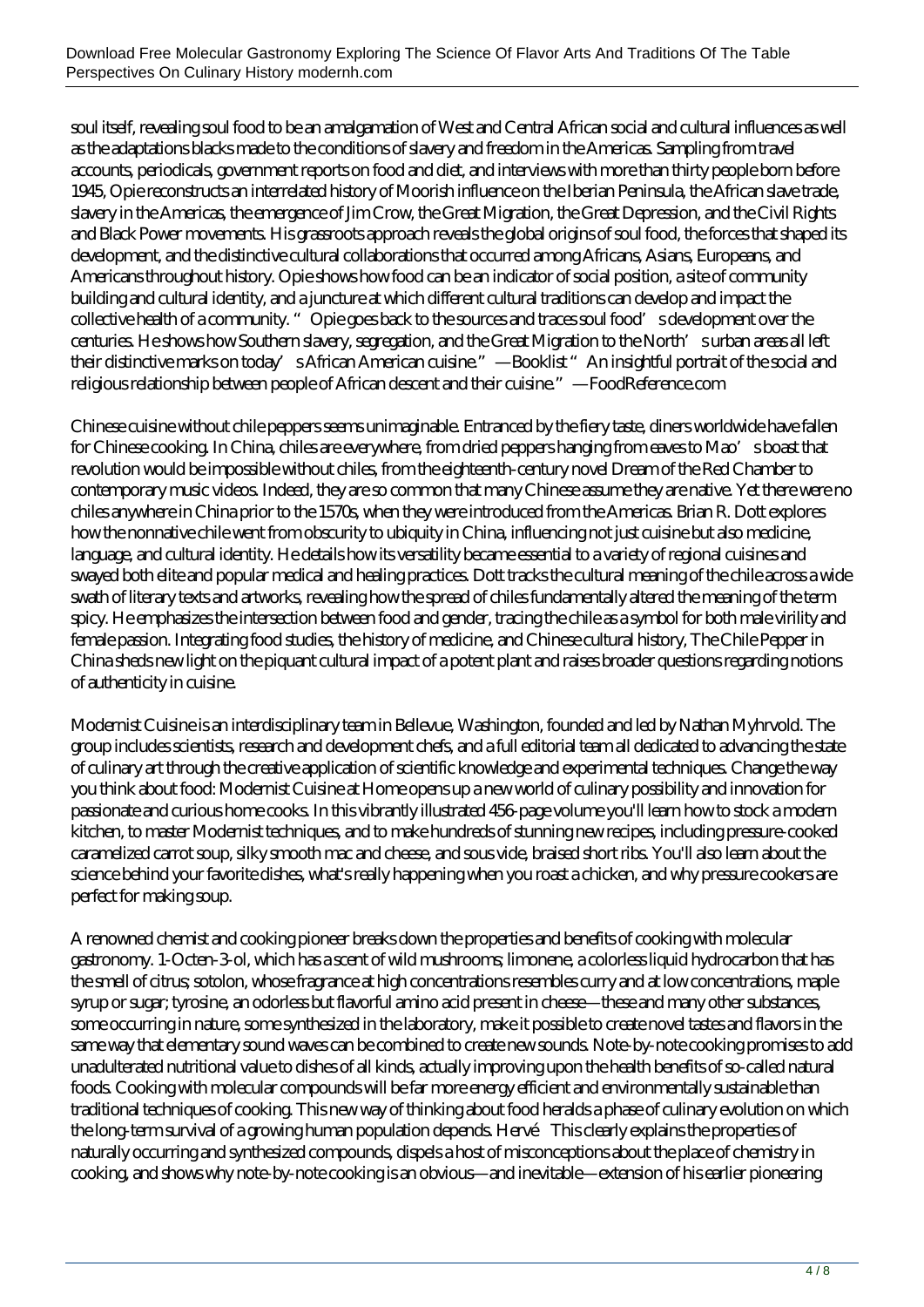work in molecular gastronomy. Includes an appendix with representative selection of recipes, vividly illustrated in color. "Taking kitchen science to a whole new (molecular) level, Hervé This is changing the way France and the world cooks<sup>"</sup> —Gourmet "[This] explores the science behind shape, consistency, odor, and color, giving readers the knowledge to create their own magnum opus in the kitchen."—Discover

In these fascinating interviews, winemakers from the United States and abroad clarify the complex process of converting grapes into wine, with more than forty vintners candidly discussing how a combination of talent, passion, and experience shape the outcome of their individual wines. Each winemaker details their personal approach to the various steps required to convert grapes into wine. Natalie Berkowitz speaks to winemakers from different backgrounds who work in diverse wine-producing regions, including Chile, England, France, Germany, Greece, Israel, Italy, Portugal, Slovenia, Spain, and the United States. They talk about familiar and unfamiliar grape varietals, their struggles with local terroirs, and the vagaries of Mother Nature. Some represent small family wineries with limited production while others work for corporations producing hundreds of thousands of bottles. Each individual offers rare insight into how new technologies are revolutionizing historic winemaking practices. The interviews are supplemented with personal recipes and maps of winemaking regions. An aroma wheel captures the vast array of wineÕs complex flavors and aromas.

Kennen Sie neben süß, sauer, bitter und salzig die fünfte Geschmacksrichtung? Möchten Sie verstehen, warum Ihnen Soufflé es immer wieder zusammenfallen oder lernen, wie Sie einen ganzen Truthahn optimal braten? Gehö ren Sie zu den 40% Männern oder 25% Frauen, die Trüffel nicht riechen können? Diese und viele andere Fragen aus der Welt der Kochkunst beantwortet Peter Barham, in dem er das Kochen als experimentelle Wissenschaft betrachtet. Beim Zubereiten von Lebensmitteln und beim Kochen laufen viele Prozesse ab, die sich naturwissenschaftlich gut beschreiben lassen. Das Verständnis der Chemie und Physik des Kochens wird unausweichlich dazu führen, dass sich auch Ihre eigenen Kochkünste wesentlich verbessern. Für jedermann leicht verständlich und unterhaltsam, aber ohne wichtige Details auszulassen, erklärt Ihnen der Autor, warum bestimmte Rezepte gut funktionieren und - viel wichtiger - warum andere ständig misslingen. Auf diese Weise werden Schritt für Schritt die Geheimnisse der guten Kochkunst entschleiert und Sie lernen interessante Rezepte und die dahinter liegenden physikalischen und chemischen Prozesse kennen. Zusätzlich beschreibt der Autor interessante Küchenexperimente für die ganze Familie.

Popularized by Michael Pollan in his best-selling In Defense of Food, Gyorgy Scrinis's concept of nutritionism refers to the reductive understanding of nutrients as the key indicators of healthy food—an approach that has dominated nutrition science, dietary advice, and food marketing. Scrinis argues this ideology has narrowed and in some cases distorted our appreciation of food quality, such that even highly processed foods may be perceived as healthful depending on their content of "good" or "bad" nutrients. Investigating the butter versus margarine debate, the battle between low-fat, low-carb, and other weight-loss diets, and the food industry's strategic promotion of nutritionally enhanced foods, Scrinis reveals the scientific, social, and economic factors driving our modern fascination with nutrition. Scrinis develops an original framework and terminology for analyzing the characteristics and consequences of nutritionism since the late nineteenth century. He begins with the era of quantification, in which the idea of protective nutrients, caloric reductionism, and vitamins' curative effects took shape. He follows with the era of good and bad nutritionism, which set nutricentric dietary guidelines and defined the parameters of unhealthy nutrients; and concludes with our current era of functional nutritionism, in which the focus has shifted to targeted nutrients, superfoods, and optimal diets. Scrinis's research underscores the critical role of nutrition science and dietary advice in shaping our relationship to food and our bodies and in heightening our nutritional anxieties. He ultimately shows how nutritionism has aligned the demands and perceived needs of consumers with the commercial interests of food manufacturers and corporations. Scrinis also offers an alternative paradigm for assessing the healthfulness of foods—the food quality paradigm—that privileges food production and processing quality, cultural-traditional knowledge, and sensual-practical experience, and promotes less reductive forms of nutrition research and dietary advice.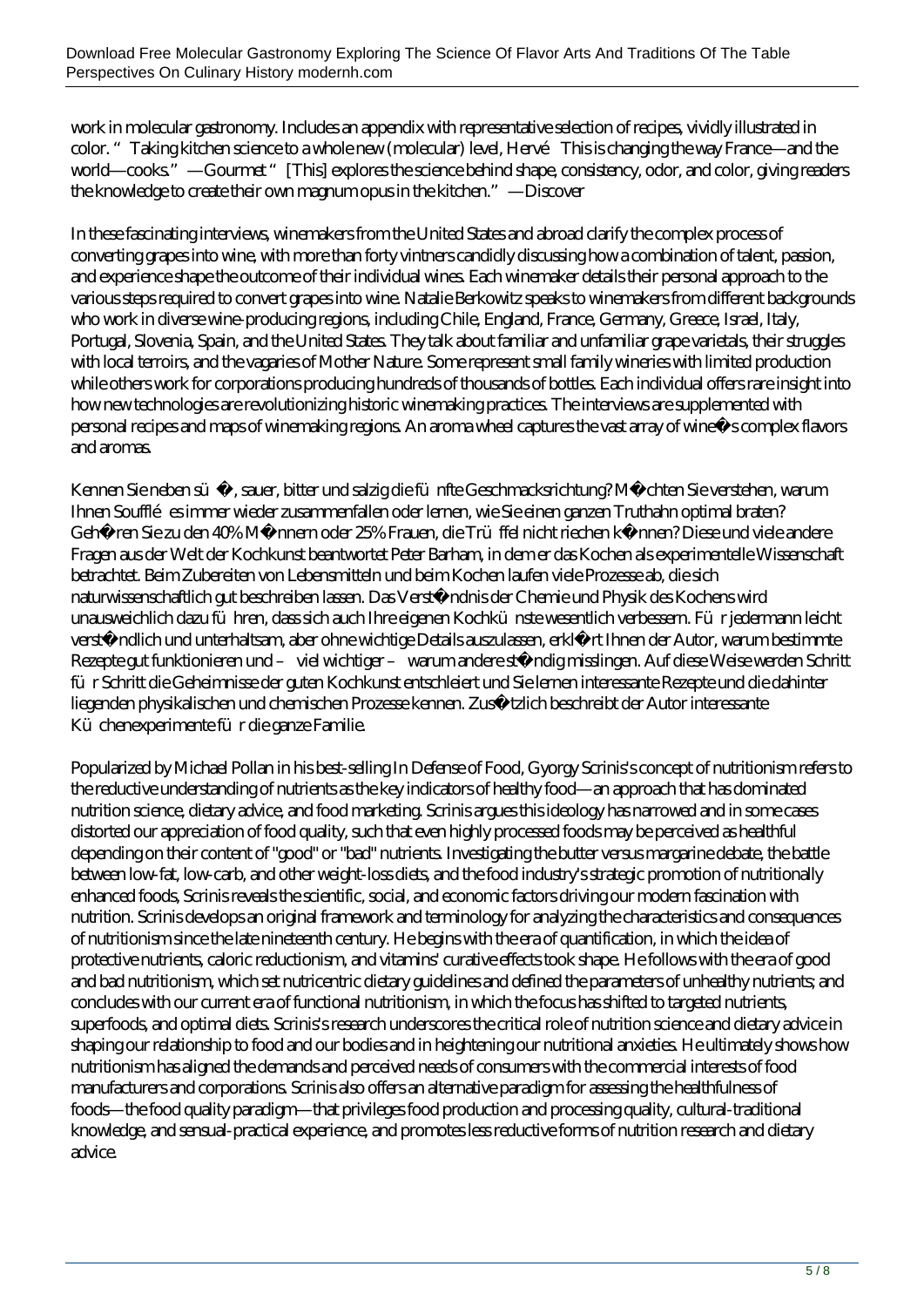Known for his entertaining investigations into culinary practice, Massimo Montanari turns his hungry eye to the phenomenon of food culture, food lore, cooking methods, and eating habits throughout history. An irresistible buffet of one hundred concise and engaging essays, this collection provides stimulating food for thought for those curious about one of life's most fundamental pleasures. Focusing on the selection, preparation, and mythology of food, Montanari traverses such subjects as the status of the pantry over the centuries, the various strategies of cooking over time, the gastronomy of famine, the science of flavors, the changing characteristics of convivial rituals, the customs of the table, and the ever-evolving identity of food. He shows that cooking not only is a decisive part of our cultural heritage but also communicates essential information about our material and intellectual well-being. From the invention of basic bread making to chocolate's reputation for decadence, Montanari positions food culture as a lens through which we can plot changes in historical values and social and economic trends. Even the biblical tale of Jacob buying Esau's birthright for a bowl of lentils is a text full of essential meaning, representing civilization's important shift from a hunting to an agrarian society. Readers of all backgrounds will enjoy these delectable insights and their easy consumption in one companionable volume.

This book comes out of the 12th Iberoamerican Congress of Food Engineering, which took place at the University of Algarve in Faro, Portugal in July 2019. It includes the editors' selection of the best research works from oral and poster presentations delivered at the conference. The first section is dedicated to research carried out on SUSTAINABLE ALTERNATIVES TO CHEMICAL ADDITIVES TO EXTEND SHELF LIFE, with special emphasis on animal products. The second section discusses recent research in SUSTAINABLE NEW PRODUCT DEVELOPMENT. The third section delves into the development of PLANT-BASED ALTERNATIVES TO DAIRY AND GLUTEN BASED CEREALS. The fourth section tackles CONSUMER BEHAVIOR regarding food products with new sources of protein (e.g. insects) or new sources of important nutrients (e.g. seaweeds) and the fifth discusses the VALORIZATION OF BY-PRODUCTS IN THE FOOD INDUSTRY (from fruits and wine making). For food engineers, food technologists, and food scientists looking to stay up-to-date in this field of sustainable food engineering, Sustainable Innovation in Food Product Design is the ideal resource.

"Do not let the peasant know how good cheese is with pears" goes the old saying. Intrigued by these words and their portent, Massimo Montanari unravels their origin and utility. Perusing archival cookbooks, agricultural and dietary treatises, literary works, and anthologies of beloved sayings, he finds in the nobility's demanding palates and delicate stomachs a compelling recipe for social conduct. At first, cheese and its visceral, earthy pleasures were treated as the food of Polyphemus, the uncivilized man-beast. The pear, on the other hand, became the symbol of ephemeral, luxuriant pleasure-an indulgence of the social elite. Joined together, cheese and pears adopted an exclusive savoir faire, especially as the "natural phenomenon" of taste evolved into a cultural attitude. Montanari's delectable history straddles written and oral traditions, economic and social relations, and thrills in the power of mental representation. His ultimate discovery shows that the enduring proverb, so wrapped up in history, operates not only as a repository of shared wisdom but also as a rich locus of social conflict.

Without a uniform dietary code, Christians around the world used food in strikingly different ways, developing widely divergent practices that spread, nurtured, and strengthened their religious beliefs and communities. Featuring neverbefore published essays, this anthology follows the intersection of food and faith from the fourteenth to the twenty-first century, charting the complex relationship among religious eating habits and politics, culture, and social structure. Theoretically rich and full of engaging portraits, essays consider the rise of food buying and consumerism in the fourteenth century, the Reformation ideology of fasting and its resulting sanctions against sumptuous eating, the gender and racial politics of sacramental food production in colonial America, and the struggle to define "enlightened" Lenten dietary restrictions in early modern France. Essays on the nineteenth century explore the religious implications of wheat growing and breadmaking among New Zealand's Maori population and the revival of the Agape meal, or love feast, among American brethren in Christ Church. Twentieth-century topics include the metaphysical significance of vegetarianism, the function of diet in Greek Orthodoxy, American Christian weight loss programs, and the practice of silent eating rituals among English Benedictine monks. Two introductory essays detail the key themes tying these essays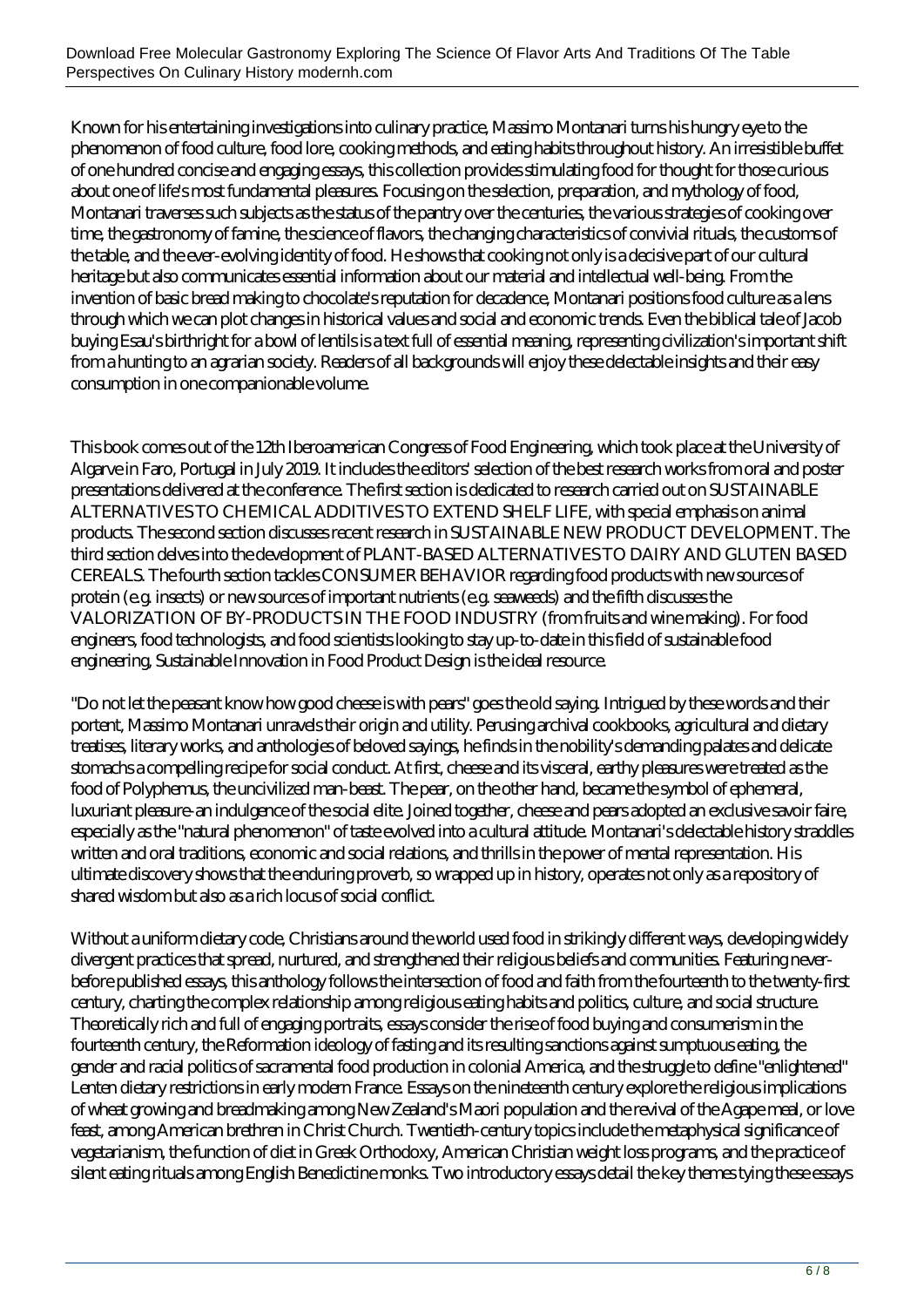together and survey food's role in developing and disseminating the teachings of Christianity, not to mention providing a tangible experience of faith.

American diners began to flock to Chinese restaurants more than a century ago, making Chinese food the first massconsumed cuisine in the United States. By 1980, it had become the country's most popular ethnic cuisine. Chop Suey, USA offers the first comprehensive interpretation of the rise of Chinese food, revealing the forces that made it ubiquitous in the American gastronomic landscape and turned the country into an empire of consumption. Engineered by a politically disenfranchised, numerically small, and economically exploited group, Chinese food's tour de America is an epic story of global cultural encounter. It reflects not only changes in taste but also a growing appetite for a more leisurely lifestyle. Americans fell in love with Chinese food not because of its gastronomic excellence but because of its affordability and convenience, which is why they preferred the quick and simple dishes of China while shunning its haute cuisine. Epitomized by chop suey, American Chinese food was a forerunner of McDonald's, democratizing the once-exclusive dining-out experience for such groups as marginalized Anglos, African Americans, and Jews. The rise of Chinese food is also a classic American story of immigrant entrepreneurship and perseverance. Barred from many occupations, Chinese Americans successfully turned Chinese food from a despised cuisine into a dominant force in the restaurant market, creating a critical lifeline for their community. Chinese American restaurant workers developed the concept of the open kitchen and popularized the practice of home delivery. They streamlined certain Chinese dishes, such as chop suey and egg foo young, turning them into nationally recognized brand names.

Elegantly written by a distinguished culinary historian, Food Is Culture explores the innovative premise that everything having to do with food—its capture, cultivation, preparation, and consumption—represents a cultural act. Even the "choices" made by primitive hunters and gatherers were determined by a culture of economics (availability) and medicine (digestibility and nutrition) that led to the development of specific social structures and traditions. Massimo Montanari begins with the "invention" of cooking which allowed humans to transform natural, edible objects into cuisine. Cooking led to the creation of the kitchen, the adaptation of raw materials into utensils, and the birth of written and oral guidelines to formalize cooking techniques like roasting, broiling, and frying. The transmission of recipes allowed food to acquire its own language and grow into a complex cultural product shaped by climate, geography, the pursuit of pleasure, and later, the desire for health. In his history, Montanari touches on the spice trade, the first agrarian societies, Renaissance dishes that synthesized different tastes, and the analytical attitude of the Enlightenment, which insisted on the separation of flavors. Brilliantly researched and analyzed, he shows how food, once a practical necessity, evolved into an indicator of social standing and religious and political identity. Whether he is musing on the origins of the fork, the symbolic power of meat, cultural attitudes toward hot and cold foods, the connection between cuisine and class, the symbolic significance of certain foods, or the economical consequences of religious holidays, Montanari's concise yet intellectually rich reflections add another dimension to the history of human civilization. Entertaining and surprising, Food Is Culture is a fascinating look at how food is the ultimate embodiment of our continuing attempts to tame, transform, and reinterpret nature.

Anders als in einem üblichen Kochbuch erklärt Hervé This nicht nur, wie man ein Gericht zubereitet. Als "kulinarischer Chemiker" versteht er es, dem Hobby-Koch auch das "Warum" der Rezepte näher zu bringen. Anhand von 55 Rezepten aus der franzö sischen Küche - Suppe, Vorspeise, Hauptgang und Dessert - führt der Autor durch die Physik und Chemie der Lebensmittelzubereitung. Der Leser wird das gewonnene Verständnis für r die Vorgänge beim Kochen und Braten auch bei eigenen Kreationen erfolgreich einsetzen können. - Hervé This-Benckhard ist auch Autor des vergnüglichen Buches "Rätsel der Kochkunst".

To some, food allergies seem like fabricated cries for attention. To others, they pose a dangerous health threat. Food allergies are bound up with so many personal and ideological concerns that it is difficult to determine what is medical and what is myth. Another Person's Poison parses the political, economic, cultural, and genuine health factors of a phenomenon that dominates our interactions with others and our understanding of ourselves. For most of the twentieth century, food allergies were considered a fad or junk science. While many physicians and clinicians argued that certain foods could cause a range of chronic problems, from asthma and eczema to migraines and hyperactivity,